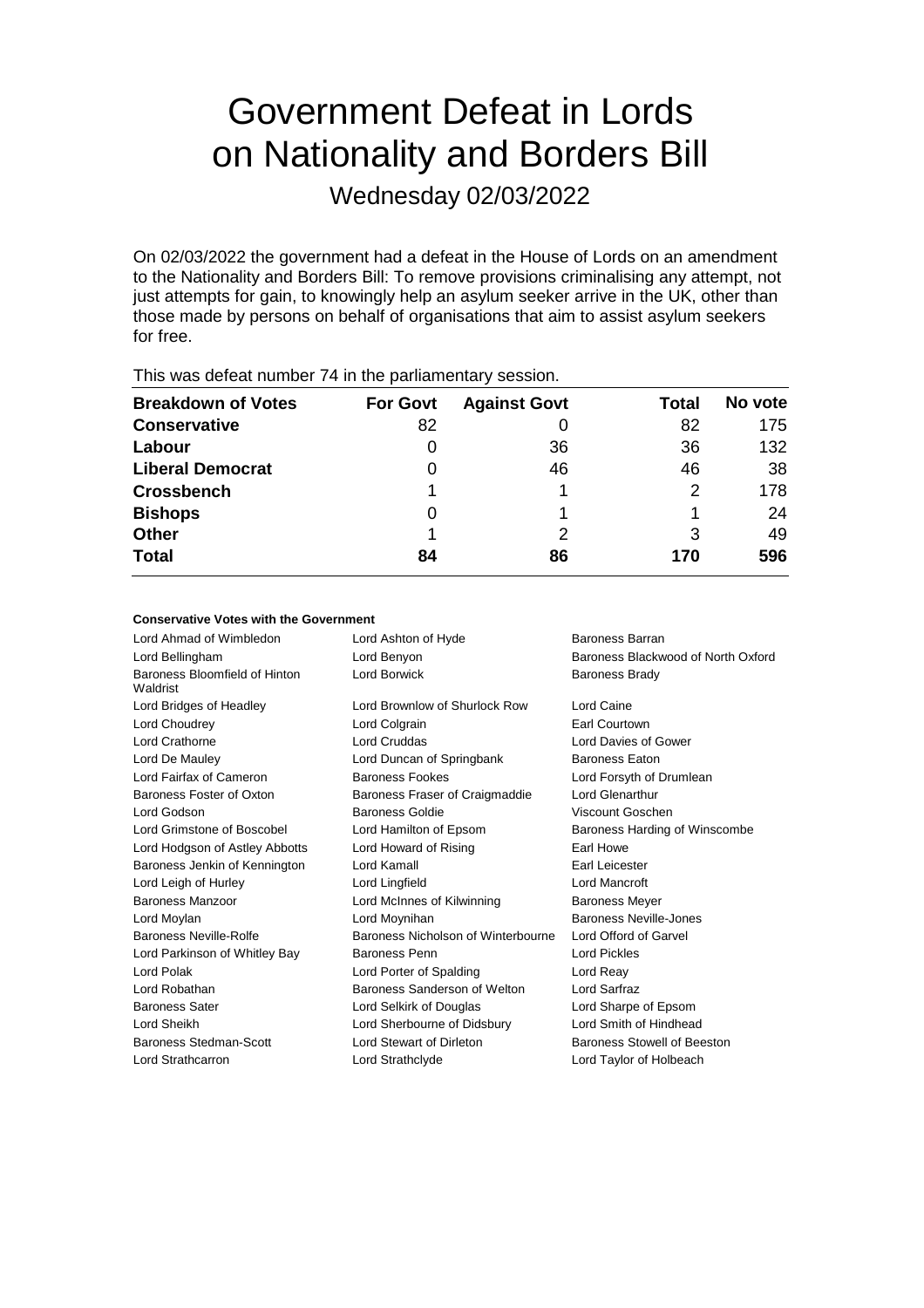Viscount Trenchard **Lord True** Lord True **Baroness Vere of Norbiton** Baroness Verma **Lord Wei** Lord Wei Lord Corport Corporation of Yarm<br>Baroness Williams of Trafford Lord Wolfson of Tredegar Lord Young of Cookham Baroness Williams of Trafford Viscount Younger of Leckie

#### **Conservative Votes against the Government**

# **Labour Votes with the Government**

| <b>Labour Votes against the Government</b> |                                   |                               |
|--------------------------------------------|-----------------------------------|-------------------------------|
| Lord Berkeley                              | Baroness Blake of Leeds           | Baroness Blower               |
| Lord Browne of Ladyton                     | Lord Campbell-Savours             | Lord Cashman                  |
| Baroness Chakrabarti                       | Viscount Chandos                  | Lord Coaker                   |
| <b>Baroness Corston</b>                    | Lord Davies of Brixton            | Lord Dubs                     |
| <b>Baroness Golding</b>                    | Lord Hacking                      | Baroness Hayman of Ullock     |
| Lord Hendy                                 | Lord Hollick                      | Lord Howarth of Newport       |
| Baroness Kennedy of The Shaws              | Lord Kennedy of Southwark         | Baroness Lister of Burtersett |
| Lord McNicol of West Kilbride              | <b>Baroness Merron</b>            | Baroness Osamor               |
| Lord Pendry                                | Lord Ponsonby of Shulbrede        | Lord Rosser                   |
| <b>Baroness Sherlock</b>                   | Baroness Smith of Basildon        | Viscount Stansgate            |
| Lord Tunnicliffe                           | Lord Watson of Invergowrie        | <b>Lord Watts</b>             |
| Lord Whitty                                | <b>Baroness Wilcox of Newport</b> | Lord Young of Norwood Green   |
|                                            |                                   |                               |

#### **Liberal Democrat Votes with the Government**

# **Liberal Democrat Votes against the Government**

Lord Beith **Baroness Benjamin** Baroness Benjamin Baroness Brinton Baroness Burt of Solihull Lord Campbell of Pittenweem Lord Clement-Jones Lord Foster of Bath **Baroness Grender** Baroness Hamwee Baroness Harris of Richmond Baroness Humphreys Lord Hussain Baroness Hussein-Ece **Baroness Janke** Baroness Janke Baroness Jolly Lord Jones of Cheltenham Baroness Kramer Baroness Ludford Lord Marks of Henley-on-Thames Lord Newby **Baroness Northover** Baroness Northover Lord Oates **Lord Paddick** Baroness Pinnock Lord Purvis of Tweed Baroness Randerson Lord Rennard Lord Scriven Lord Sharkey Baroness Sheehan Lord Shipley Baroness Smith of Newnham Lord Stoneham of Droxford Lord Storey **Lord Strasburger** Lord Strasburger **Lord Stunell** Baroness Suttie Lord Teverson Lord Thomas of Gresford Baroness Thomas of Winchester Lord Wallace of Saltaire **Baroness Walmsley** Lord Willis of Knaresborough

- 
- Lord Allan of Hallam Baroness Barker

## **Crossbench Votes with the Government**

Lord Green of Deddington

**Crossbench Votes against the Government** Baroness O'Loan

# **Bishop Votes with the Government**

**Bishop Votes against the Government** Bishop of London

**Other Votes with the Government** Lord Empey